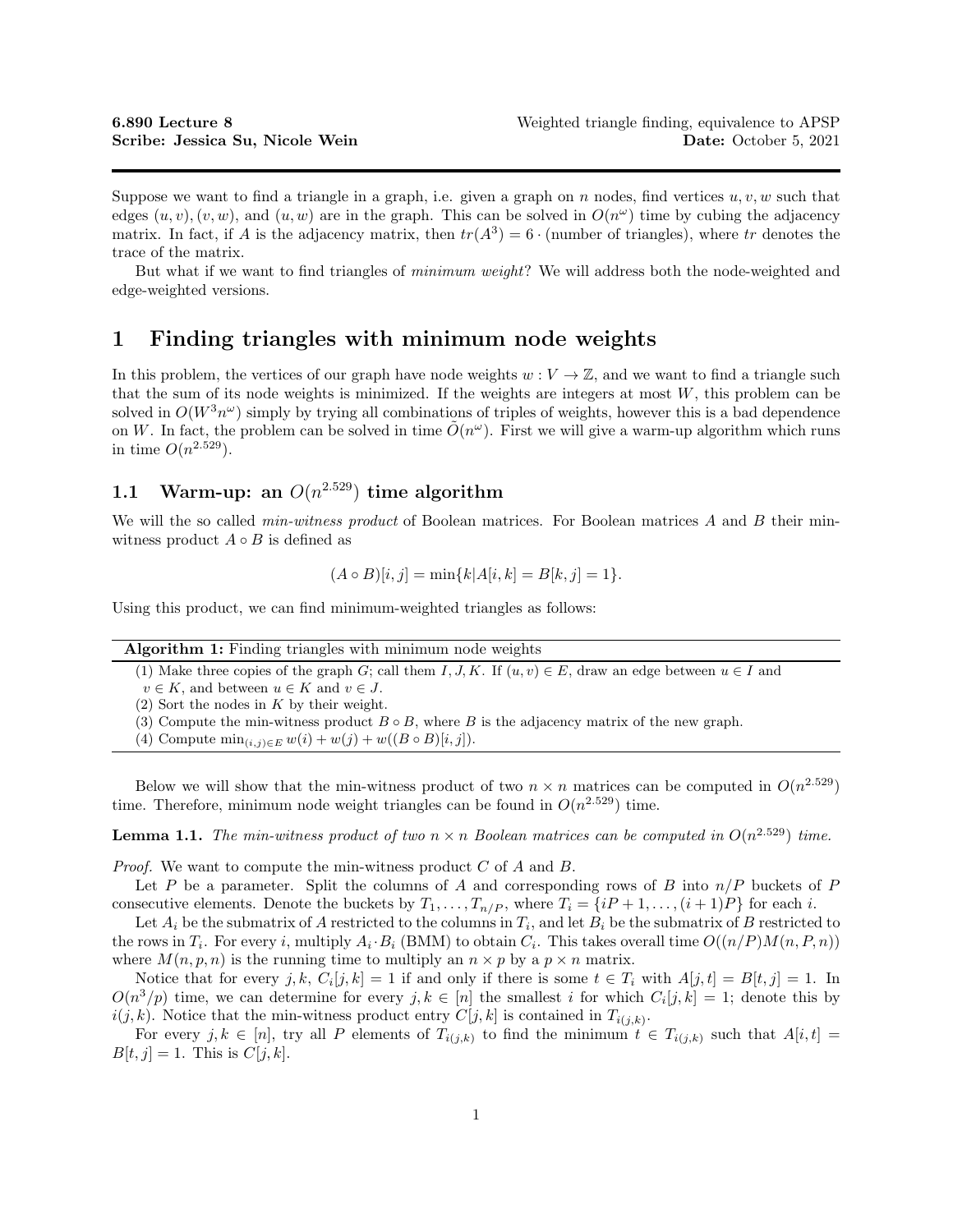The total running time is

$$
O(n^2P + nM(n, P, n)/P),
$$

and is minimized for P such that  $P^2n = M(n, P, n)$ . For the current best bounds on rectangular matrix multiplication, we get that  $P = n^{0.529}$  minimizes the expression, and we get an  $O(n^{2.529})$  time algorithm. If  $\omega = 2$ , we'd get  $O(n^{2.5})$ ).

## 1.2 An  $n^{\omega+o(1)}$  time algorithm for min-node-weight triangle

Czumaj and Lingas proved that the min-node-weight triangle problem can be solved in  $n^{\omega+o(1)}$  time. We will present their algorithm here.

Algorithm overview The algorithm works as follows. First we make G tripartite as in the warm-up, so that the vertices have three parts  $I, J, K$ . Then, we sort the vertices of I, J and K by weight. Then, we split each of I, J, K into q consecutive chunks (with respect to the sorted order) of  $n/q$  vertices each. Then we recurse. If we recurse on all triples of chunks of  $I, J, K$ , the running time will be too large. Instead, we will show that we can recurse on only  $O(g^2)$  triples of chunks.

The full algorithm is given in Algorithm 2.

Algorithm 2: Finding triangles with minimum edge weights

- (1) Make three copies of the nodes of graph G; call them I, J, K. If  $(u, v) \in E$ , draw an edge between  $u \in I$ and  $v \in K$ , between  $u \in K$  and  $v \in J$  and between  $u \in I$  and  $v \in J$ .
- (2) Sort the nodes in each of  $I, J$ , and  $K$  by their weight.
- (3) Split each of I, J, and K into g consecutive chunks (with respect to the sorted order) of size  $n/q$  each.
- (4) For every triple of chunks, one from each of  $I, J$ , and  $K$ , run a triangle detection algorithm on the graph induced by the union of the chunks. This takes  $O(g^3(n/g)^\omega) = O(n^\omega g^{3-\omega})$  time. Now we have a list of at most  $g^3$  triples containing triangles.

(5) Remove the *dominated triples*: If triples  $(i, j, k)$  and  $(i', j', k')$  both have triangles and  $i < i', j < j'$ , and  $k < k'$ , then we say that  $(i, j, k)$  dominates  $(i', j', k')$ . In this case, note that we don't need to recurse on  $(i', j', k')$  since the triangles in  $(i, j, k)$  are at least as good as those in  $(i', j', k')$ . Go over all  $O(g^6)$  pairs of triples returned by the previous step and remove all dominated ones.

(6) Recurse on the remaining (undominated) triples. (In the base case, if  $n = g$ , run an  $O(g^3)$  time brute force algorithm.)

**Running time analysis** The running time before the recursion is  $O(g^{3-\omega}n^{\omega})$  (for the triangle detection in each triple) and  $O(g^6)$  to remove all triples that are dominated. Then one recurses on a set of undominated triples each of size  $n/q$ .

To bound the running time, we will bound the number of undominated triples.

**Lemma 1.2.** Let  $S \subseteq [g]^3$ . If no triple in S is dominated by another triple in S, then the size of S is at  $most\ 3g^2$ .

*Proof.* We let  $(i, j, k) < (i', j', k')$  denote that  $(i, j, k)$  dominates  $(i', j', k')$ . Consider for all  $g_1, g_2 \in [g]$  the following chains of triples from  $[g]^3$ :

> $(1, g_1, g_2) < (2, g_1 + 1, g_2 + 1) < (3, g_1 + 2, g_2 + 2) < \dots$  $(g_1, 1, g_2) < (g_1 + 1, 2, g_2 + 1) < (g_1 + 2, 3, g_2 + 2) < \dots$  $(q_1, q_2, 1) < (q_1 + 1, q_2 + 1, 2) < (q_1 + 2, q_2 + 2, 3) < \dots$

There are  $3g^2$  such chains. Note that every triple in  $[g]^3$  is in some chain, and so every triple of S is in some chain. However,  $S$  can have at most 1 triple in each chain since  $S$  contains no dominated triples. This means that any set S of undominated triples can contain at most  $3g^2$  triples.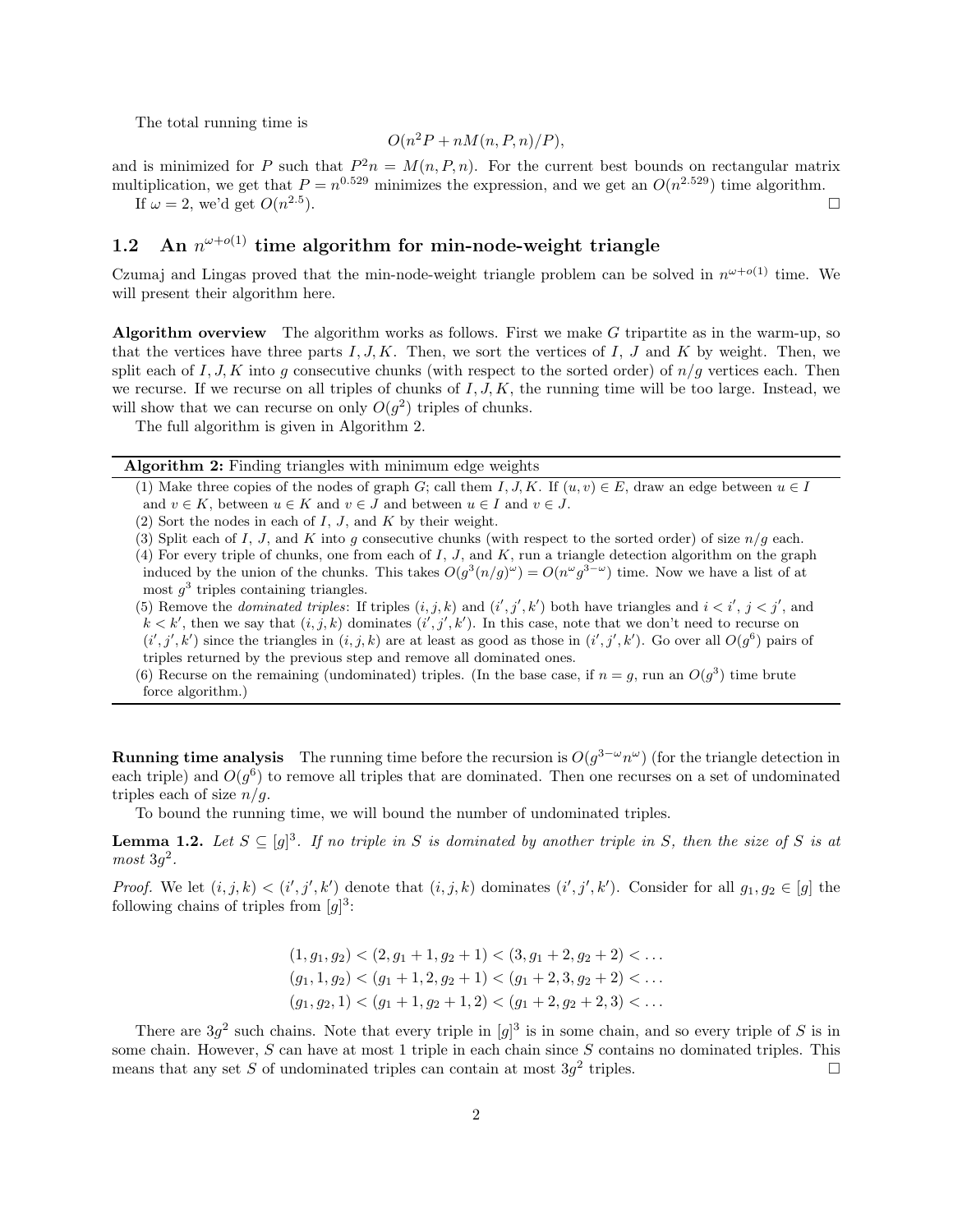To complete the running time analysis we solve the recurrence that arises from the recursive procedure:

$$
T(n) \leq (3g^2)T(n/g) + g^{3-\omega}n^{\omega} + g^6
$$
  
\n
$$
\leq \sum_{i=0}^{\log_g n} 3^i(g^{2i})(g^{3-\omega}(n/g^i)^{\omega} + g^6)
$$
  
\n
$$
\leq \sum_{i=0}^{\log_g n} 3^i(n^{\omega}g^{3-\omega} + g^6) \quad \text{since } \omega \geq 2
$$
  
\n
$$
\leq n^{\omega+o(1)} \quad \text{setting } g = \frac{\log n}{\log \log n}
$$

### 2 Finding triangles with minimum edge weights

Suppose we have a graph with *edge* weights  $w : E \to \mathbb{Z}$ . This time the problem is to find vertices i, j, k minimizing  $w(i, j) + w(j, k) + w(i, k)$ . There is no known  $O(n^{3-\epsilon})$  time algorithm for this (when  $\epsilon > 0$ ). However, we can trivially solve this in  $O(n^3)$  time by trying all triplets of vertices.

In this section we will show that this problem is subcubically equivalent to APSP. That is, the min-edgeweight triangle problem admits a truly subcubic time algorithm if and only if APSP admits a truly subcubic time algorithm.

First we show the easy direction:

**Theorem 2.1.** If for some  $\epsilon > 0$ , APSP is in  $O(n^{3-\epsilon})$  time then min-edge-weight triangle is in  $O(n^{3-\epsilon})$ time.

*Proof.* We will show that we can reduce the min-edge-weight triangle problem to the  $(\min, +)$  product. Showing this completes the proof because we know that APSP and  $(\min, +)$  product are equivalent. Let A be the weighted adjacency matrix (where  $A[i, j] = w(i, j)$  if  $(i, j) \in E$ , and  $\infty$  otherwise). We can compute the (min, +) product  $(A \star A)$ , where  $(A \star A)[i, j] = \min_k A[i, k] + A[k, j]$ . Then the minimum weight of a triangle is  $\min_{(i,j)\in E} w(i,j) + (A \star A)[i,j].$ 

Now we will show the hard direction:

**Theorem 2.2.** If for some  $\epsilon > 0$ , min-edge-weight triangles can be found in  $O(n^{3-\epsilon})$  time, then APSP is in  $\tilde{O}(n^{3-\epsilon/3})$  time.

We will prove this theorem through the following string of reductions:

APSP  $\rightarrow$   $(min, +)$ -product  $\rightarrow$  all pairs negative triangles  $\rightarrow$  negative triangle  $\rightarrow$  min-edge-weight triangle

All pairs negative triangles (APNT) is defined as follows. Given a tripartite graph G as before, determine for all  $u_I \in I$  and  $t_K \in K$  whether there exists a  $v_J \in J$  such that  $w(u_I, v_J) + w(v_J, t_K) + w(u_I, t_K) < 0$ .

We have already shown APSP  $\rightarrow$   $(min, +)$ -product. Also, negative triangle  $\rightarrow$  min-edge-weight triangle is immediate.

#### 2.1 Preliminaries

Without loss of generality, we can assume that

1. For all vertices  $i, j$ , we have  $(i, j) \in E$ . This is because suppose that the edge weights are in  $\{-M, \ldots, M\}$ , where  $M \geq 1$  is an integer. Then if  $(i, j) \notin E$ , we can add  $(i, j)$  to E with weight  $w(i, j) = 6M$ . This would mean that if the non-edge is part of a triangle, then its weight is greater than that of any real triangle.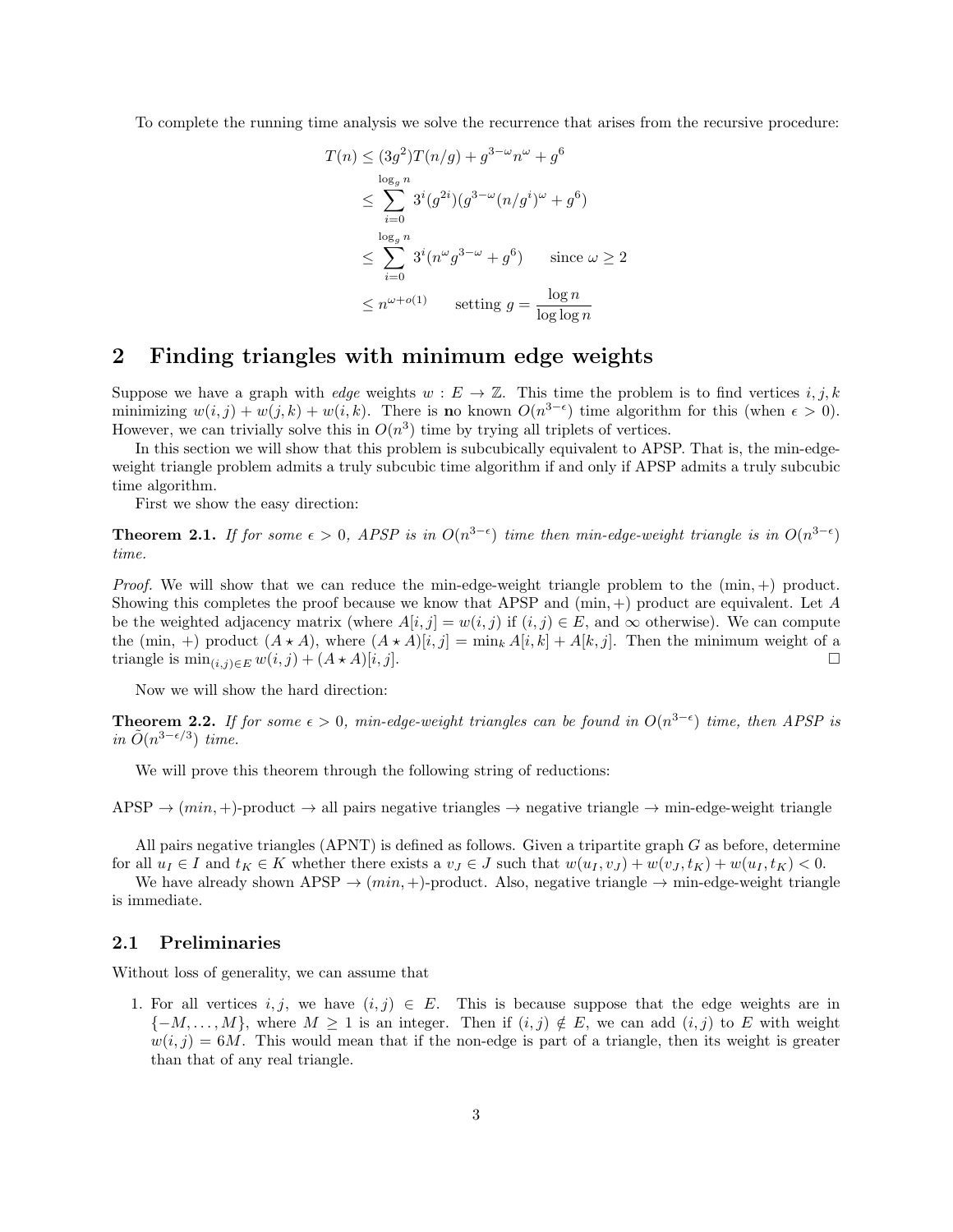2. G is tripartite. Create a graph containing three copies of G, and call them I, J, K. Draw edges between  $u \in I$  and  $v \in J$  with weight  $w(u, v)$ , and do the same thing for the other pairs of graph copies. Now our problem is equivalent to finding  $u_I \in I$ ,  $v_J \in J$ , and  $t_K \in K$  such that  $w(u_I, v_J) + w(v_J, t_K) + w(u_I, t_K)$ is minimized.

#### 2.2 Reducing  $(min,+)$ -product to APNT

*Proof.* We will use the following standard graph interpretation of  $(min, +)$ -product. We have a tripartite graph I, J, K, for each  $i \in I$ ,  $k \in K$ , there is an edge of weight  $A(i,k)$  from i to k, and for each,  $k \in K$ ,  $j \in J$  there is an edge of weight  $B(k, j)$  from k to j. Now, the goal is to compute the minimum weight 2-path from each  $i \in I$  to each  $j \in J$ . Suppose all weights are in [1, n<sup>c</sup>].

For all  $u_I \in I$ ,  $t_J \in J$ , we can use binary search to guess the value  $W_{ut} = \min_{v_K \in K} w(u_I, v_K) + w(v_K, t_J)$ . For each u, t, we guess a value  $W_{ut}$ , and replace the edge weight  $w(u_I, t_J)$  in the graph with  $W_{ut}$ . Then we can use the negative triangle algorithm to ask for each u, t, if there exists a  $v_j$  such that  $w(u_1, v_j) + w(v_j, t_K)$  $-W_{ut}$ . This would tell us if  $\min_{v} w(u_I, v_J) + w(v_J, t_K) < -W_{ut}$ . To do this, we use a simultaneous binary search (for all u, t) over all possible edge weights. This takes  $O(T(n) \log M)$  time.

### 2.3 Reducing APNT to NT

This is the same proof as the reduction from BMM to triangle finding that we have seen in a previous lecture. Suppose we have an algorithm A that detects a negative triangle in  $T(n)$  time. Pick a parameter L, and

partition each of I, J, K into  $n/L$  pieces of size L.

| <b>Algorithm 3:</b> All-pairs negative triangles (given an algorithm for negative triangle)                           |  |  |
|-----------------------------------------------------------------------------------------------------------------------|--|--|
| Partition $I, J, K$ .                                                                                                 |  |  |
| Initialize C to a matrix of all zeros. (At the end of the algorithm, $C[i, j] = 1$ iff $(i, j)$ is used in a negative |  |  |
| triangle.)                                                                                                            |  |  |
| for all triplets $(i, j, k)$ , where i, j, k range from 1 to $n/L$ do                                                 |  |  |
| Consider $G_{ijk}$ , the subgraph induced on $I_i \cup J_j \cup K_k$ .                                                |  |  |
| while $G_{ijk}$ contains a negative triangle do                                                                       |  |  |
| Let $a_I, b_J, c_K$ be the vertices of the negative triangle.                                                         |  |  |
| Set $C[a, c] = 1$ .                                                                                                   |  |  |
| Delete $(a_I, c_K)$ from G (this deletes it from all the induced subgraphs $G_{ijk}$ ).                               |  |  |
| return $C$                                                                                                            |  |  |

Running time This algorithm runs in time

$$
T(L)\left(n^2+\left(\frac{n}{L}\right)^3\right).
$$

The  $n^2$  comes from the while loop. The while loop can only run at most  $n^2$  times because C only has  $n^2$ elements, and on each iteration we're setting one of them to 1 (and removing the edge so we can't set it to 1 again). Each time the while loop runs, it costs  $T(L)$  time to find the negative triangle.

The  $(n/L)^3$  term is there because we need to check for triangles for each triplet  $(i, j, k)$ , to make sure  $G_{ijk}$  has no more negative triangles.

To minimize the runtime, we set  $L = n^{1/3}$ , which gives a runtime of  $O(n^2T(n^{1/3}))$ . Since  $T(n) = n^{3-\epsilon}$ , the runtime is  $O(n^{3-\epsilon/3})$ .